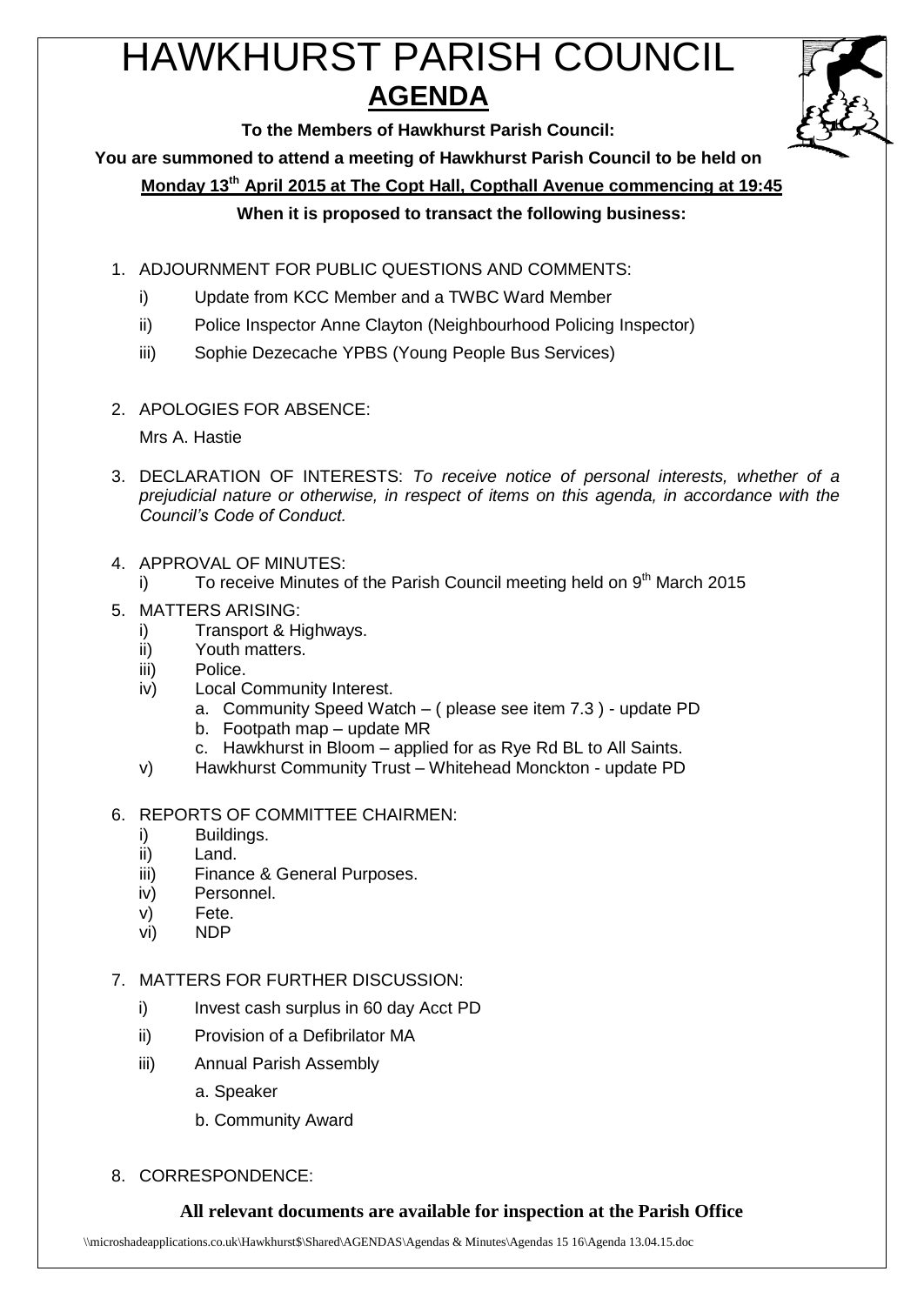9. FINANCE:

- 10. PLANNING:
- 11. BURIAL & MEMORIAL:
- 12. NOTES & INFORMATION:
- 13. CONFIDENTIAL: *Pursuant to section 1 (2) of the Public Bodies (Admission to Meetings) Act 1960 it is resolved that, because of the confidential nature of the business to be transacted, the public and the press leave the meeting during consideration of the following items:*

14. CLOSURE:

Nicole Malem, Clerk to the Parish Council

Agenda Item 8: Correspondence

|                | Date<br>Received | From                                    | Subject                                                                                                       |
|----------------|------------------|-----------------------------------------|---------------------------------------------------------------------------------------------------------------|
|                | 05/03/15         | Lloyds Bank                             | HH branch opening hours changing to $10.00 - 3.00$ pm<br>Tuesday and Thursday from 1 <sup>st</sup> June 2015. |
| 2              | 09/03/15         | <b>YPBS</b>                             | Sophie Dezecache's proposals for the Streetcruizer Bus                                                        |
| 3              | 18/03/15         | Weald of Kent<br>Housing<br>Association | They are putting forward Bowles Lodge as the name for the<br>new facility for approval.                       |
| $\overline{4}$ | 19/03/15         | Samaritans                              | Thanks to HPC for donation and continued support.                                                             |
| 5              | 24/03/15         | Dunks and<br><b>Springetts</b>          | Invitation to Dunks Open Day Sat April 18 <sup>th</sup> 2015 2-6 pm                                           |
| 6              | 01/04/15         | Resident                                | Request for clarification of HPC's decision re: planning<br>application for Church Court.                     |
| $\overline{7}$ | 01/04/15         | Hawkhurst Pre-<br>School                | 235% Rise in land rent.                                                                                       |

## Agenda Item 9: Finance.

| <b>INCOME AND EXPENDITURE MARCH 2015</b> |    |            |  |
|------------------------------------------|----|------------|--|
| Accounts for payment                     |    | 29,427.81  |  |
| Payment received                         |    | 7,224.02   |  |
| <b>Net Expenditure</b>                   | -£ | 22,203.79  |  |
| <b>Cambridge &amp; Counties Reserve</b>  | £  | 60,000.00  |  |
| <b>Lloyds Current</b>                    | £  | 10,609.00  |  |
| Lloyds Access Reserve                    | £  | 108,048.37 |  |
| Petty Cash                               | £  | 157.35     |  |

9.1 Agreement to pay payments schedule.

9.2 Account reconciliation and petty cash check.

Agenda Item 10: Planning

## **All relevant documents are available for inspection at the Parish Office**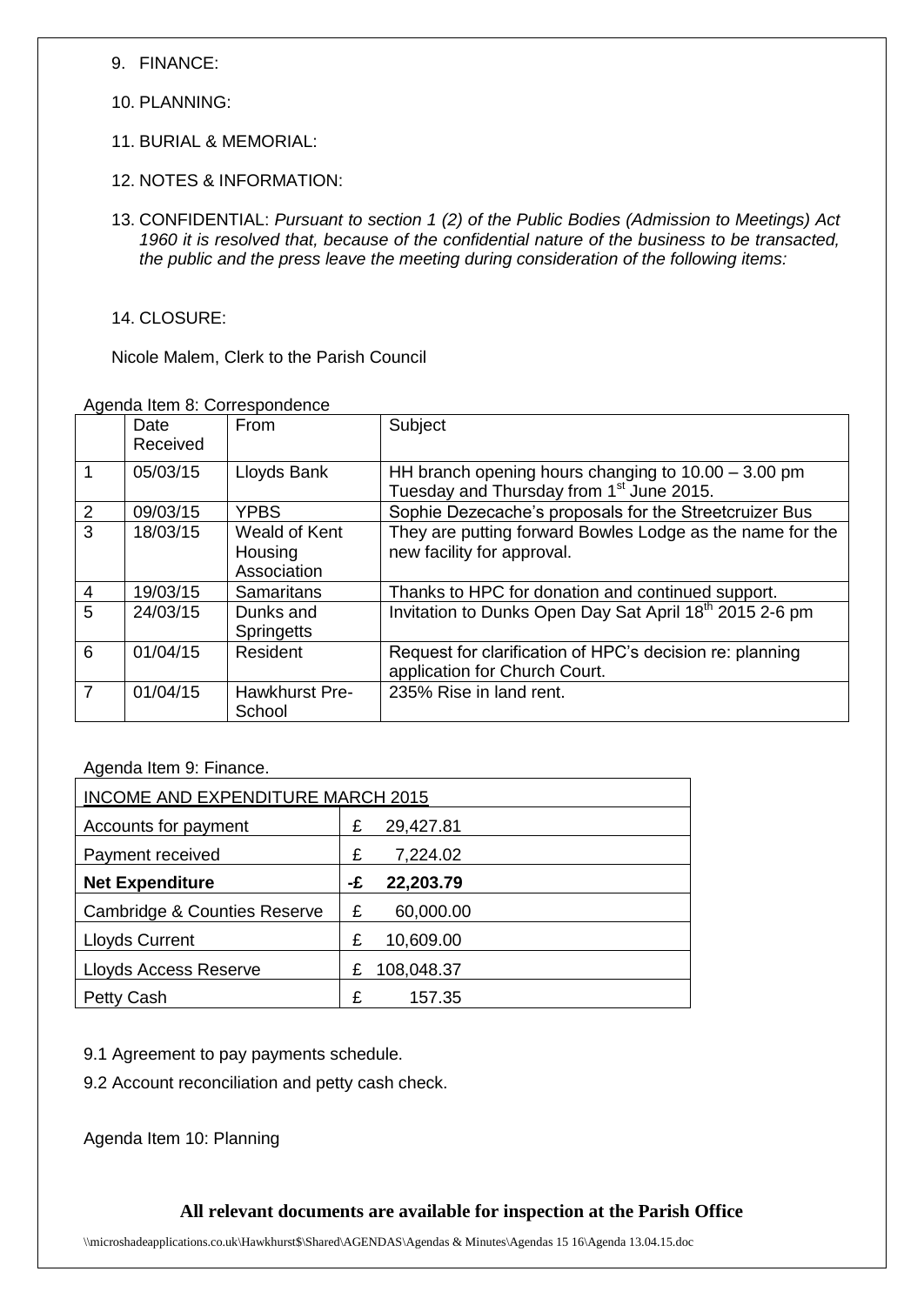## 10.1 Planning & Highways Information:

10.1.1 Communications with Tunbridge Wells Planning Department – update PD Re: planning application 14/506827/FULL Lillesden Frith, Horns Road

| Ref. No.  | Proposal              | Location                     | Comments                          |
|-----------|-----------------------|------------------------------|-----------------------------------|
| 15/500666 | 2 storey side         | Heron Court, Horns           | Application withdrawn             |
|           | extension to          | Road                         |                                   |
|           | bungalow              |                              |                                   |
| 15/500867 | Construction of new   | Adjacent Hensill Barn,       | Application withdrawn             |
|           | detached dwelling     | <b>Talbot Road</b>           |                                   |
| 15/500780 | Demolition of         | <b>Station Garage, Gills</b> | 5.00pm 8 <sup>th</sup> April, for |
|           | existing buildings    | Green                        | consideration by TWBC             |
|           | and petrol station    |                              | Planning Committee,               |
|           | and construction of 6 |                              | Town Hall, Mount                  |
|           | new dwellings         |                              | Pleasant, TW.                     |
| 15/500728 | Change of use from    | <b>Builders Yard behind</b>  | Amended red outline to            |
|           | builders yard to      | Lacombe School               | include access per                |
|           | residential parking   | Terrace                      | 11.03.15                          |

10.2 Planning TWBC Approved:

| Ref. No.  | Proposal                        | Location               | Comments/Valid     |
|-----------|---------------------------------|------------------------|--------------------|
| 14/506201 | Prior notification for change   | Abacus House,          | Prior approval not |
|           | of use of 1st floor office from | <b>Cranbrook Road</b>  | required           |
|           | B to C3 dwellinghouse.          |                        |                    |
| 14/00571  | Change of use from C2/C3        | Chislehurst Care Ltd,  |                    |
|           | (residential care home) with    | Hillside, Cranbrook    |                    |
|           | conversion to 3 dwellings;      | Road                   |                    |
|           | retention of exisiting          |                        |                    |
|           | residential unit                |                        |                    |
| 14/501176 | Demolition of vacant            | Watkins and Doncaster, |                    |
|           | commercial buildings and        | <b>Conghurst Lane</b>  |                    |
|           | replacement by two 2 storey     |                        |                    |
|           | houses with adjoining           |                        |                    |
|           | garages and 1 bungalow          |                        |                    |
|           | with detached single garage     |                        |                    |
| 15/501171 | Lawful Development              | Highbanks, 13 Oakfield |                    |
|           | Certificate for replacement     |                        |                    |
|           | of retaining walls within       |                        |                    |
|           | property and erection of        |                        |                    |
|           | conservatory at the rear.       |                        |                    |
| 14/505904 | Erection of Two-storey, 3       | Former PF Skeet Yard,  |                    |
|           | bed dwelling with attached      | <b>Talbot Rd</b>       |                    |
|           | garage                          |                        |                    |
| 14/506864 | Change of use from Parish       | All Saints Lodge Rye   |                    |
|           | Office, meeting room and        | Road                   |                    |
|           | chapel maisonette               |                        |                    |
| 1505898   | Single storey extension to      | <b>Cockshot Barn</b>   |                    |
|           | south elevation                 | Highgate Hill          |                    |

# **All relevant documents are available for inspection at the Parish Office**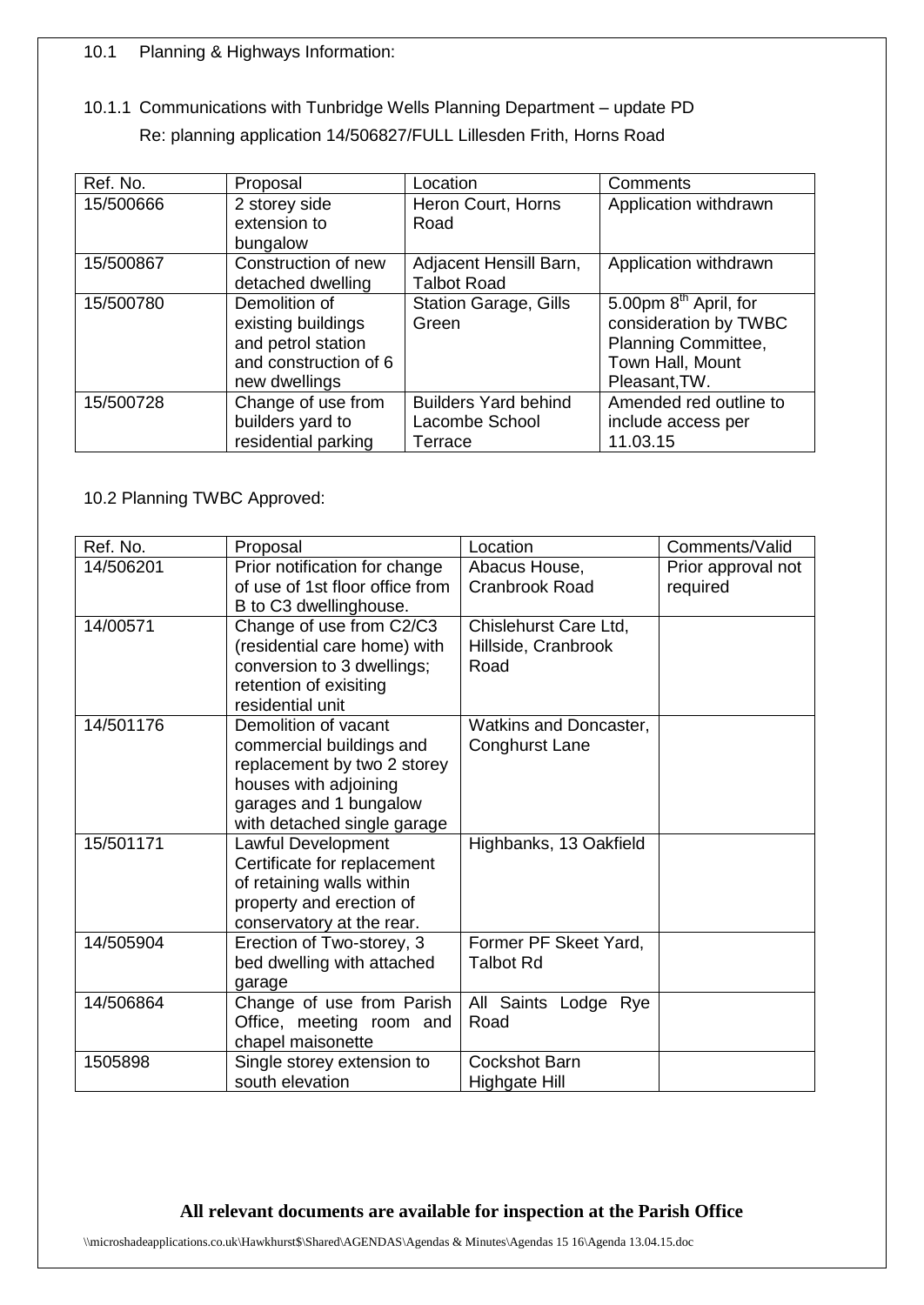#### 10.3 Planning TWBC Refused:

| Ref. No. | Proposal | Location | Comments/Valid |
|----------|----------|----------|----------------|
|          | None     |          |                |
|          |          |          |                |

# 10.4 Planning Applications received:

| <b>Num</b><br>ber | <b>Application No</b> | Proposal                                                                                                                                                                                                                                                                                               | <b>Location</b>                         | <b>Comments</b> |
|-------------------|-----------------------|--------------------------------------------------------------------------------------------------------------------------------------------------------------------------------------------------------------------------------------------------------------------------------------------------------|-----------------------------------------|-----------------|
| 1                 |                       | 15/501136/FULL Erection of stables<br>and<br>associated<br>standing. Changer of use of paddock from Highgate Hill<br>agricultural to equestrian use.                                                                                                                                                   | hard-Cockshot Barn,                     |                 |
| 2                 | 15/501411/LBC         | LBC for removal of 2 windows and their Four<br>replacement with new double glazed windows Cottage,<br>(works completed)                                                                                                                                                                                | Wents<br>Water<br>Lane                  |                 |
| 3                 | &<br>15/501509/LBC    | 15/501505/FULL Conversion of barn and attached brick building Clayhill,<br>to dwelling; proposed conversion of existing Road<br>cowshed to form ancillary residential space,<br>repairs to cart lodge, minor alterations to<br>highways access, proposed timber frame garage<br>fror existing property | Rye                                     |                 |
| 4                 |                       | 15/502051/FULL Erection of a timber framed open fronted store 2<br>attached to existing workshop (retrospective)                                                                                                                                                                                       | Springfield<br>Cottages,<br>Sopers Lane |                 |
| 5                 |                       | 15/502036/FULL Demolition of existing bungalow, shed and Green<br>garage. Erection of replacement house and Stream Lane<br>garage.                                                                                                                                                                     | Lawns,                                  |                 |
| 6                 |                       | 15/501828/FULL Retrospective change of use of stables from Ten Oaks Farm,<br>private use to a commercial riding school and Heartenoak<br>retrospective permission for hardstanding and Lane<br>equestrian menage floodlighting.                                                                        |                                         |                 |
| 17                |                       | 15/502109/FULL Applying external insulation to rendered walls Little Conghurst<br>and cladding with weatherboard to match Oast, Conghurst<br>existing cladding. Replace barn windows with Lane<br>glazed frontage.                                                                                     |                                         |                 |
| 8                 |                       | 15/502192/FULL External flue to north side elevation                                                                                                                                                                                                                                                   | Villas,<br>Ford<br>1<br>Highgate Hill   |                 |
|                   |                       |                                                                                                                                                                                                                                                                                                        |                                         |                 |

# **All relevant documents are available for inspection at the Parish Office**